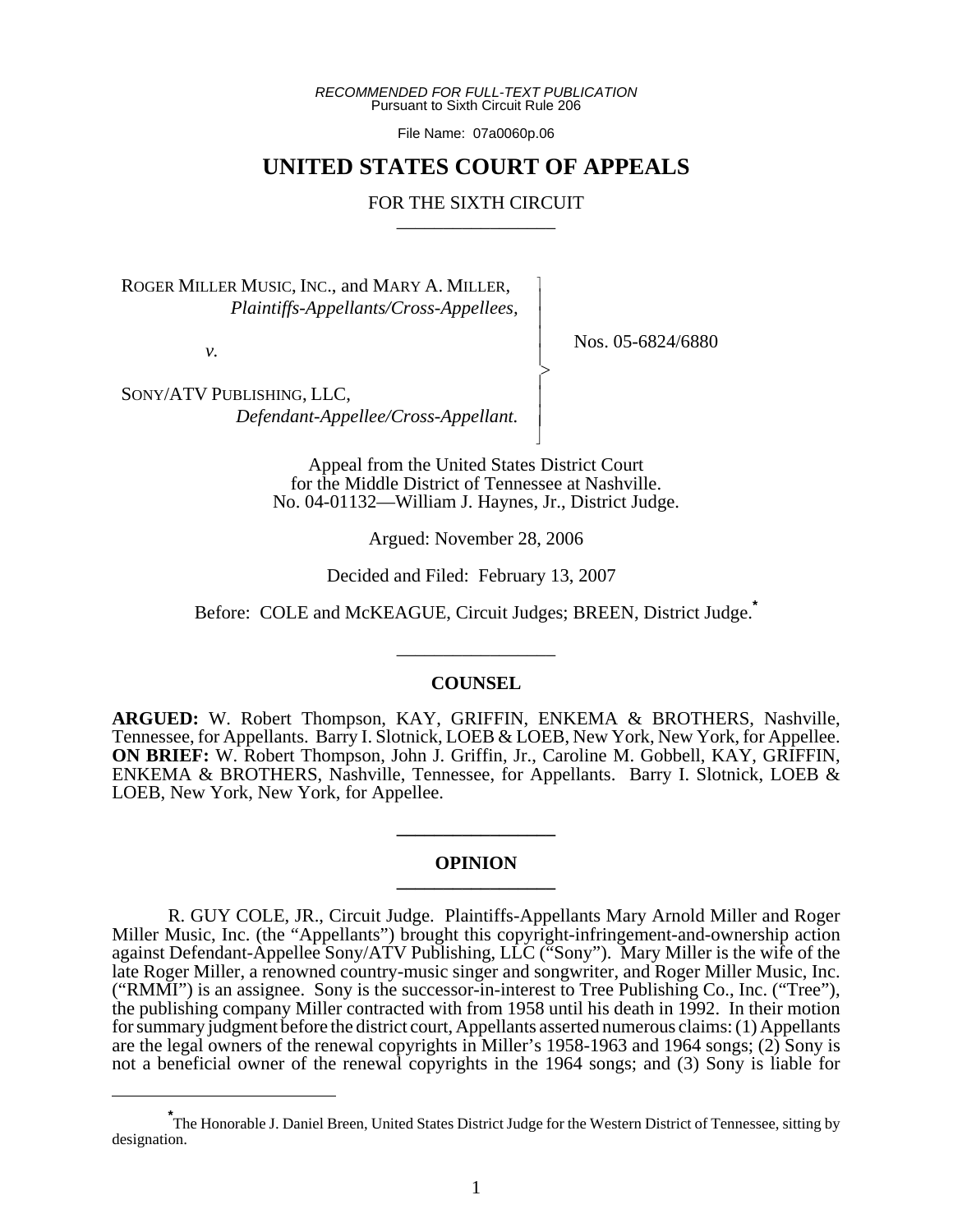copyright infringement because it does not have an implied, non-exclusive license to exploit those songs. Sony filed a motion for judgment on the pleadings asserting that (1) Appellants' ownership and infringement claims were untimely; (2) Sony owns the renewal copyrights in the 1958-1963 songs; (3) Sony is a beneficial owner of the renewal copyrights in the 1964 songs; and (4) Sony is not liable for copyright infringement because it has an implied, non-exclusive license in Miller's songs. For the following reasons, we **AFFIRM** the district court's ruling that (1) Sony is the owner of the renewal copyrights in Miller's 1958-1963 songs; (2) Appellants' ownership claims are timely; and (3) Appellants' infringement claims are timely for Sony's conduct between December 21, 2001, and December 21, 2004. Further, we **REVERSE** the district court's ruling that Sony's statements regarding Appellants' ownership of the renewal copyrights in the 1964 songs were judicial admissions and **REMAND** for a determination as to whether the district court can hear Sony's argument that it owns the renewal copyrights in Miller's 1964 songs.

## **I. BACKGROUND**

## **A. Factual History**

Roger Miller was a famous country-music singer and songwriter who died on October 25, 1992. In 1958, 1960, and 1962, Miller and Tree (Sony's predecessor) executed publishing agreements that conveyed the original copyrights in Miller's songs to Tree. The 1958, 1960, and 1962 publishing agreements all provide, in relevant part, as follows:

1. [Miller] hereby sell[s], assign[s], tranfer[s] and deliver[s] to [Tree] all musical compositions heretofore written and/or composed by [Miller] . . . and [Miller] hereby agree[s] to sell, assign, transfer and deliver to [Tree] all musical compositions which [Miller] shall hereafter write during the term of this contract and any extensions and renewals hereof.

2. All rights in and to music and/or lyrics for musical compositions as soon as conceived, composed and/or written by [Miller] during the term of this agreement and any extensions and renewals hereof shall immediately be vested in [Tree] together with the right to copyright the same throughout the world.

(Joint Appendix "JA" 32, 146, 249.) In exchange for the assignment of the copyrights in his songs, Miller was entitled to royalty payments. The 1991 agreement was the final agreement executed between Miller and Tree before Miller's death. That agreement provided, in relevant part, as follows:

Tree shall have the sole and exclusive right to exercise and authorize others to exercise all rights and interests in and to Said Works, throughout the world and in perpetuity, including under all copyrights therein . . . .

## (JA 487.)

The 1958, 1960, and 1962 agreements required that Miller and Tree execute a separate agreement, entitled "Exhibit A," each time Miller delivered a song to Tree:

6. As each completed musical composition is delivered to [Tree], [Miller] and [Tree] are to execute a separate agreement with respect to each such work in the printed form hereto annexed and marked "Exhibit A" . . . and both [Miller] and [Tree] are to be bound by the terms, covenants and conditions of said agreements as if herein fully set forth.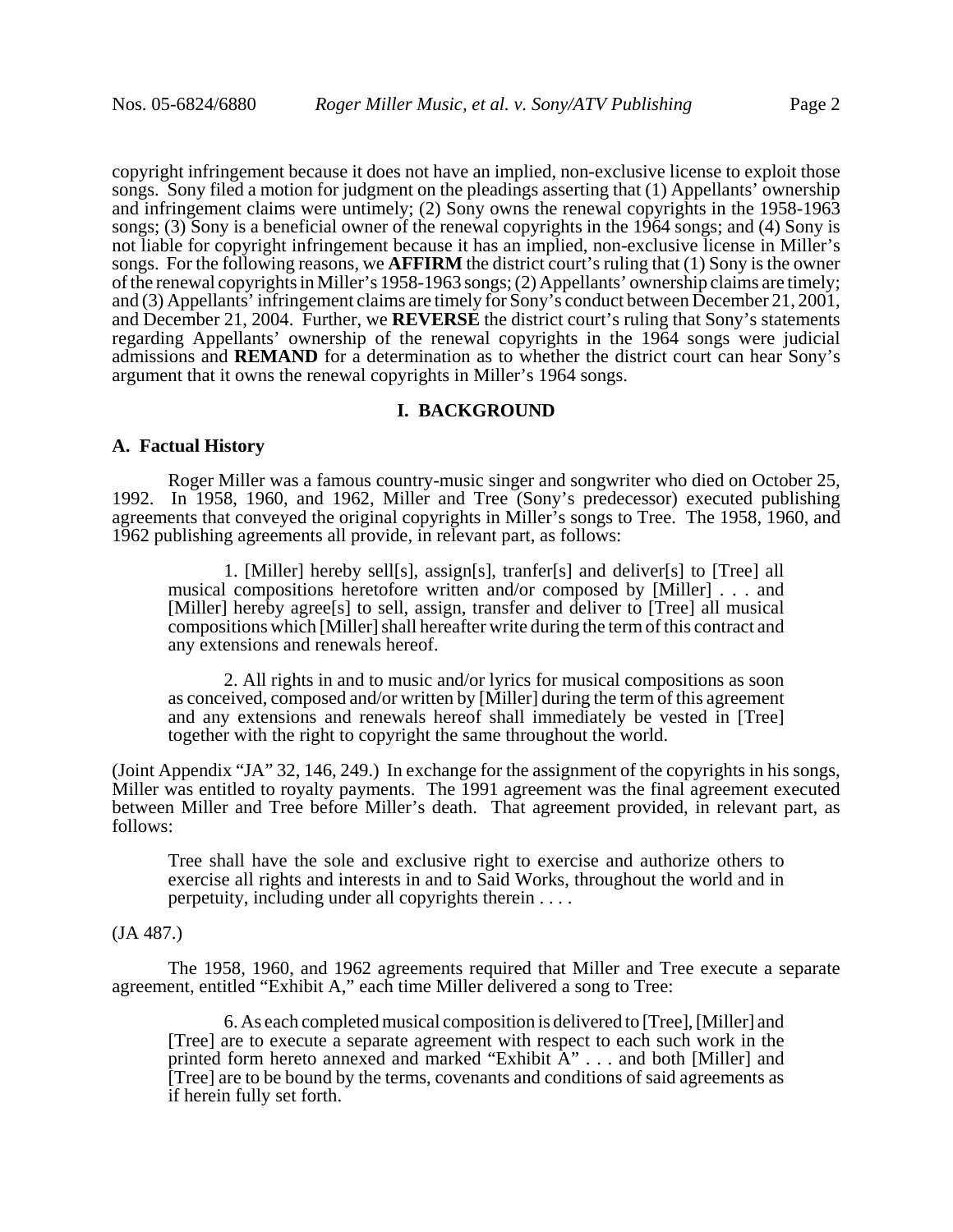(JA 33, 146, 249.) The Exhibit A agreement contains language indicating that Miller transferred to Tree, not only the original copyrights in his songs, but the renewal copyrights as well:

2. [Miller] hereby sell[s], assign[s], transfer[s], and set[s] over unto [Tree] its successors and assign[ees], the said musical composition (lyrics, music and title) and each and every arrangement thereof, together with the world-wide copyright thereof, and the right to secure copyright therein for the entire world, with all of their right, title, and interest, both legal and equitable therein . . . *and all other rights now known or hereafter to come into existence.*

5. [Miller] hereby authorize[s] and empower[s] [Tree] to *renew*, pursuant to law, for and in the name of [Miller], if living, the copyright of the said musical composition, and to execute and deliver in the name of the composers a formal *assignment of each renewal copyright* to [Tree], for its own use and benefit subject to the payment of the same royalties as hereinbefore provided.

(JA 447-48) (emphasis added). Although the parties agreed in the publishing agreements to execute an Exhibit A agreement each time Miller delivered a new song to Tree, an Exhibit A agreement was never executed for any of Miller's songs. In 1969, the parties agreed to waive the requirement, in the prior publishing agreements, that an Exhibit A agreement be executed for each song:

As a matter of convenience for the parties the signing of separate agreements is hereby waived, and the terms and conditions as to royalties and the payment thereof shall be deemed part of the main agreement and shall be made a part thereof.

#### (JA 446.)

The renewal copyright of a work is the sixty-seven-year period that begins once the original copyright term of twenty-eight years expires. 17 U.S.C. § 304(a)(1)(A). It is undisputed that Miller transferred the copyrights in his songs, for the original copyright term, to Tree, and later to Sony. However, because renewal copyrights can be transferred independently of the original copyright term, the parties' dispute is over ownership of the renewal copyrights in Miller's 1958-1963 songs and 1964 songs. Miller's 1958-1963 songs were protected for an original copyright term of twentyeight years and the copyrights were renewed prior to his death. Miller's 1964 songs also had an original copyright term of twenty-eight years but the renewal term did not begin until after Miller's death; the renewal copyright term began on January 1, 1993.

### **B. Procedural History**

Appellants filed the present action in the district court for the Middle District of Tennessee on December 21, 2004. Appellants filed a motion for summary judgment, arguing that they owned the renewal copyrights in the songs published under the 1958, 1960, and 1962 publishing agreements. Further, Appellants claimed that Sony was liable for copyright infringement because Sony did not have an implied, non-exclusive license in Miller's songs. Sony filed a motion for judgment on the pleadings, contending that (1) Appellants' ownership and infringement claims were time-barred; (2) Miller assigned his renewal copyrights to Sony for the 1958-1963 songs, and therefore Sony is the owner of those copyrights; and (3) alternatively, if Sony lacked an ownership interest in the songs, it was nonetheless not liable for infringement because Sony had an implied, non-exclusive license in Miller's songs.

On July 11, 2005, the district court concluded that Sony was the owner of the renewal copyrights in the 1958-1963 songs because Miller validly assigned his interest to the renewal copyrights in those songs*. Roger Miller Music, Inc. v. Sony/ATV Publ'g, LLC*, No. 3:04-01132, 2005 U.S. Dist. LEXIS 24813, at \*44 (M.D. Tenn. July 11, 2005). The district court also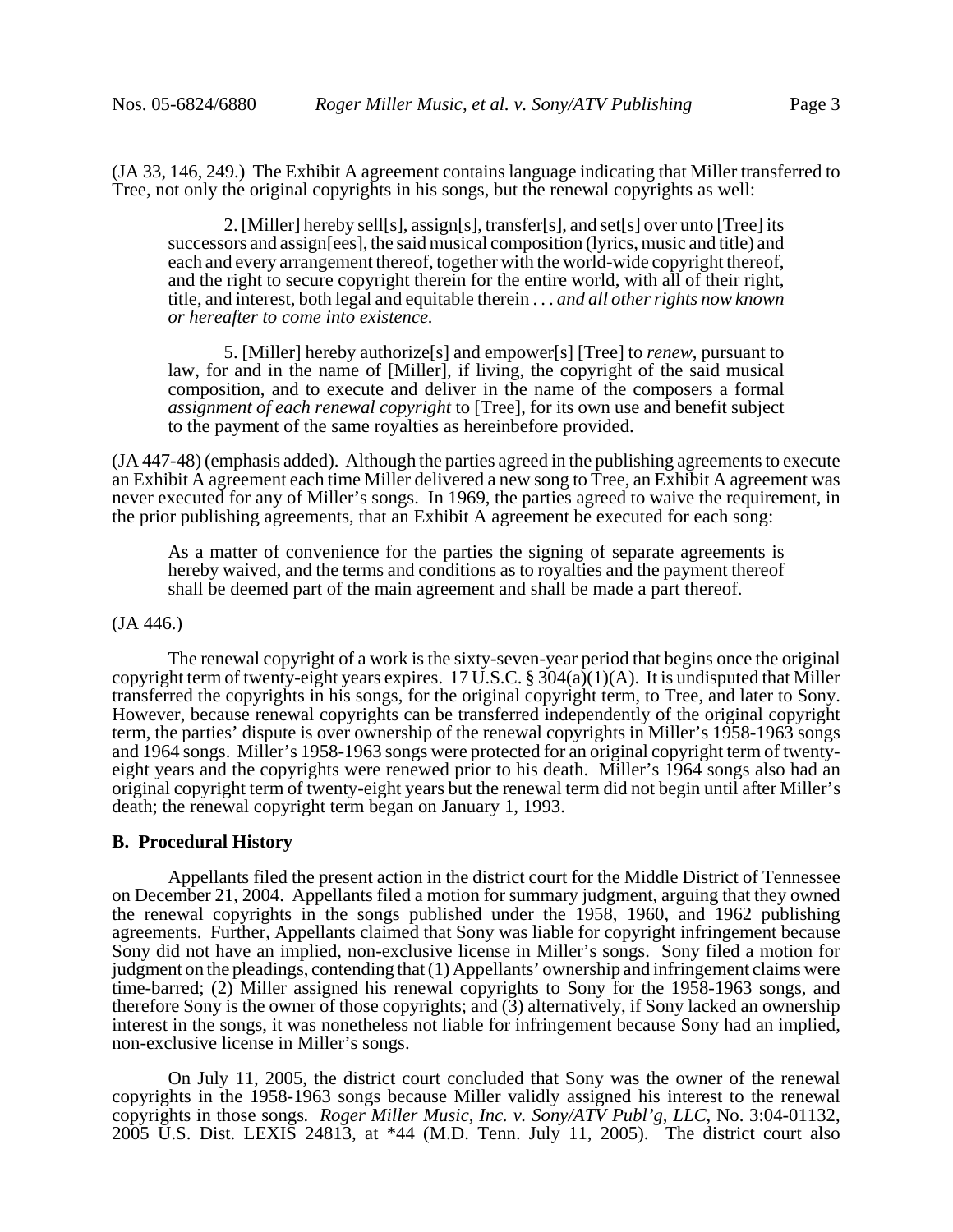determined that, although Appellants were the owners of the renewal copyrights in the 1964 songs, Sony was an implied, non-exclusive licensee and was therefore not liable for copyright infringement. *Id.* at \*54. Accordingly, the district court granted, in part, Sony's motion for judgment on the pleadings and granted, in part, Appellants' motion for summary judgment.

Sony then filed a motion to alter or amend the district court's order, under Rule 59(e), arguing that Sony is the owner of the renewal copyrights in the 1964 songs. In its prior motion for judgment on the pleadings, Sony admitted that the Appellants were the owners of the renewal copyrights in the 1964 songs: "Because Miller did not survive until the renewal vesting date for the [1964 songs], which was January 1, 1993," Appellants were the owners of the renewal copyrights and Sony was only a beneficial owner. (Def.'s Mem. in Supp. of Mot. to Alter or Amend 18-19). In that prior motion, Sony interpreted 17 U.S.C. § 304 as requiring that the author be alive at the start of the copyright renewal term for the author's prior assignments to vest. (*Id.*) In response to Sony's Rule 59(e) motion, Appellants argued that Sony's prior statements conceding that it was not the owner of the renewal copyrights in the 1964 songs were judicial admissions. (Pl.'s Resp. to Def.'s Mot. to Alter or Amend 1-2.)

On November 9, 2005, the district court denied Sony's motion to alter or amend its prior order, concluding that Sony's prior statements, conceding Appellants' ownership of the renewal copyrights in the 1964 songs, were binding judicial admissions. *Roger Miller Music, Inc. v. Sony/ATV Publ'g, LLC*, No. 3:04-1132, slip op. at 3 (M.D. Tenn. Nov. 9, 2005).

Both Appellants and Sony filed cross-appeals of the district court's judgment.

#### **II. DISCUSSION**

#### **A. Standard of Review**

We review a district court's grant of a motion for judgment on the pleadings de novo. *EEOC v. J.H. Routh Packing Co.*, 246 F.3d 850, 851 (6th Cir. 2001). The standard of review for a judgment on the pleadings is the same as that for a motion to dismiss under Federal Rule of Civil Procedure 12(b)(6). *Id*. We "construe the complaint in the light most favorable to the plaintiff, accept all of the complaint's factual allegations as true, and determine whether the plaintiff undoubtedly can prove no set of facts in support of the claims that would entitle relief." *Grindstaff v. Green*, 133 F.3d 416, 421 (6th Cir. 1998) (citing *Meador v. Cabinet for Human Res.*, 902 F.2d 474, 475 (6th Cir. 1990)).

Further, this Court reviews a district court's grant of summary judgment de novo. *Tysinger v. Police Dep't of Zanesville*, 463 F.3d 569, 572 (6th Cir. 2006). Summary judgment is appropriate "if the pleadings, depositions, answers to interrogatories, and admissions on file, together with the affidavits, if any, show that there is no genuine issue as to any material fact and that the moving party is entitled to a judgment as a matter of law." Fed. R. Civ. P. 56(c). The moving party bears the burden of proving that there are no genuine issues of material fact. *Bennett v. City of Eastpointe*, the burden of proving that there are no genuine issues of material fact. *Bennett v. City of Eastpointe*, 410 F.3d 810, 817 (6th Cir. 2005). This burden is satisfied "by demonstrating that the nonmoving party lacks evidence to support an essential element of its case." *Pack v. Damon Corp.*, 434 F.3d 810, 813 (6th Cir. 2006). Summary judgment is inappropriate where "the evidence is such that a reasonable jury could return a verdict for the nonmoving party." *Anderson v. Liberty Lobby, Inc.,* reasonable jury could return a verdict for the nonmoving party." *Anderson v. Liberty Lobby*, *Inc.*, 477 U.S. 242, 248 (1986). "In evaluating a motion for summary judgment, the evidence must be viewed in the light most favorable to the nonmoving party." *Pack*, 434 F.3d at 813. The nonmoving party "must set forth specific facts showing that there is a genuine issue for trial." Fed. R. Civ. P. 56(e); *see also Pack*, 434 F.3d at 814. "The mere existence of a scintilla of evidence" that supports the non-moving party's claims is insufficient to defeat summary judgment. *Hopson*, 306 F.3d 427, 432 (6th Cir. 2002); *see also Anderson*, 477 U.S. at 251.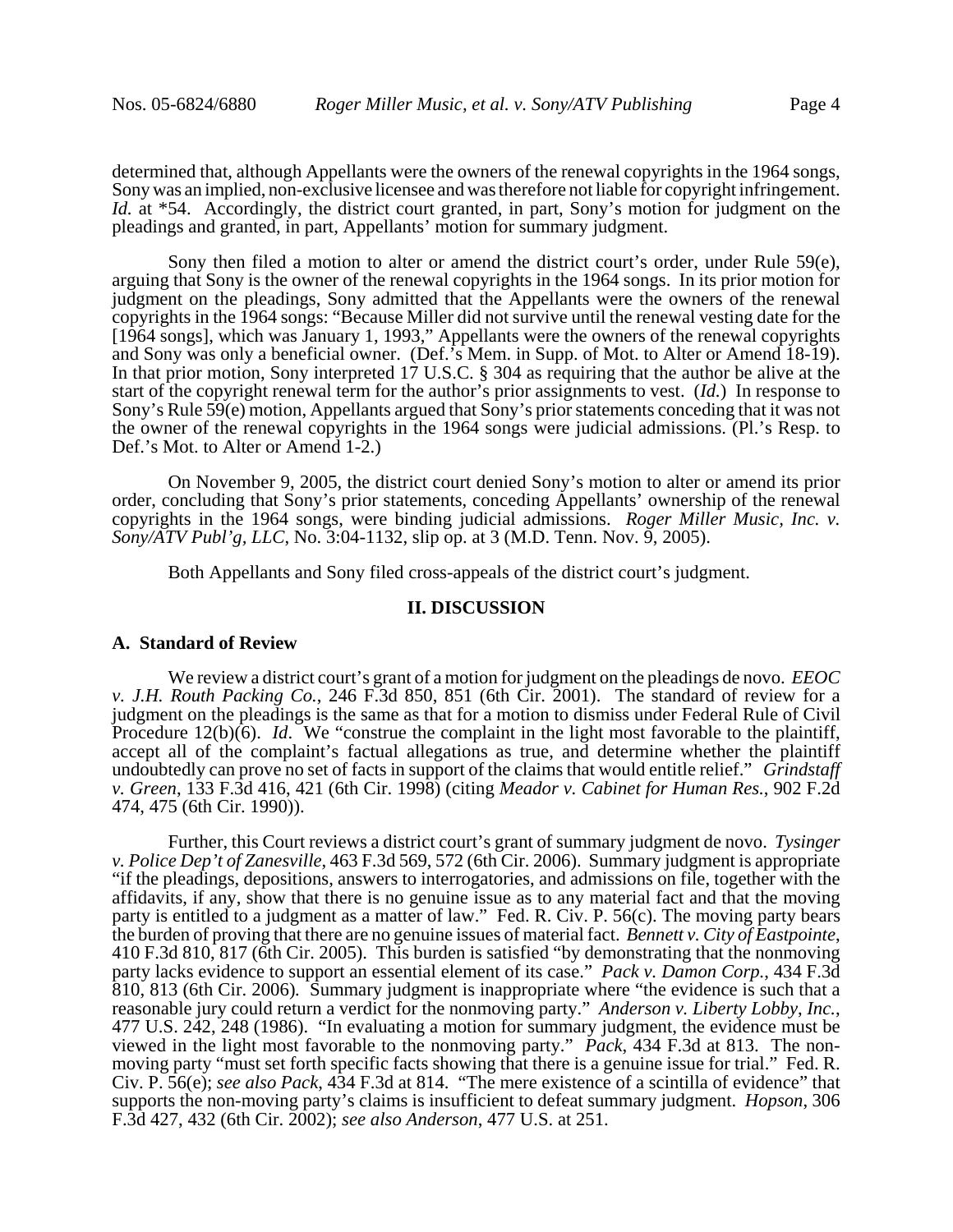### **B. Merits**

#### 1. *Statute of Limitations*

Under the Copyright Act, a claim for copyright infringement or ownership has a three-year statute of limitations. 17 U.S.C. § 507(b). When claims for both infringement and ownership are alleged, the infringement claim is timely only if the corresponding ownership claim is also timely. *Ritchie v. Williams*, 395 F.3d 283, 288 n.5 (6th Cir. 2005). A claim for copyright ownership "is barred three years from 'plain and express repudiation' of authorship." *Id.* (citing *Aalmuhammed v. Lee*, 202 F.3d 1227, 1230-31 (9th Cir. 2000)). A copyright ownership claim "accrues only once, and if an action is not brought within three years of accrual, it is forever barred." *Zuill v. Shanahan*, 80 F.3d 1366, 1369 (9th Cir. 1996); *see also Davis v. Meridian Films, Inc.*, 14 Fed. App'x 178, 181 (4th Cir. 2001) (unpublished opinion). In contrast, a claim for copyright infringement can accrue more than once because each infringement is a distinct harm. *Bridgeport Music, Inc. v. Rhyme Syndicate Music*, 376 F.3d 615, 621 (6th Cir. 2004). In *Ritchie*, we noted that "each new infringing act causes a new three year statutory period to begin." 395 F.3d at 288 n.5.

#### *(a) Appellants' Ownership Claim*

The district court's conclusion that the Appellants' ownership claim is not time-barred is correct because there was no plain and express repudiation of ownership by Sony or Appellants as required by *Ritchie*. Sony argues that its actions, such as filing the application for renewal of the copyrights in Miller's songs, openly and exclusively licensing Miller's songs during their renewal term, and paying Miller and Appellants royalties for Sony's exploitation of the renewal copyrights, amounted to a plain and express repudiation of Appellants' ownership claims to the renewal copyrights in Miller's songs. (Appellee's Br. at 37.)

In *Ritchie*, the defendant's ownership claim was untimely because the plaintiff, Robert Ritchie, also known as Kid Rock, had expressly told the defendants, in a letter, that he had exclusive ownership of the songs he had written. 395 F.3d at 288. Specifically, the *Ritchie* Court noted that Kid Rock's letter "made it clear that he regarded the songs he had written as his songs" and subsequently "claimed exclusive ownership" of the rights to those songs. *Id.* Accordingly, we concluded that Kid Rock's letter constituted a plain and express repudiation of defendant's ownership claim and started the three-year-statute-of-limitations period. In the present case, there was no similar plain and express repudiation of ownership. In 1995, Appellants sent Sony an audit report, entitled "Report on Application of Agreed-Upon Procedures Relating to Sony/Tree on Behalf of the Estate of Roger Miller P.E. April 30, 1979 Through December 31, 1994." The audit letter discloses any underpayment of royalties to Miller and his estate from April 30, 1979, through December 31, 1994. Unlike Kid Rock's letter in *Ritchie*, the audit letter does not address ownership of the renewal copyrights and does not clearly claim ownership over those copyrights. Accordingly, because there was no plain and express repudiation of ownership, the district court correctly held that Appellants' ownership claims are not time-barred.

## *(b) Appellants' Infringement Claim*

A copyright-infringement claim "accrues when a plaintiff knows of the potential violation or is chargeable with such knowledge." *Bridgeport Music, Inc.*, 376 F.3d at 621. In *Bridgeport Music*, we explained that "[b]ecause each act of infringement is a distinct harm, the statute of limitations bars infringement claims that accrued more than three years before suit was filed, but does not preclude infringement claims that accrued within the statutory period." *Id.* In April 1995, Appellants sent Sony an audit report, which examined the publishing agreements between Miller and Tree and the royalties paid under those agreements. The district court correctly determined that, as of 1995, the Appellants were on notice that Sony was exploiting Miller's songs because the audit report revealed that Sony was licensing and collecting royalties for songs during the renewal term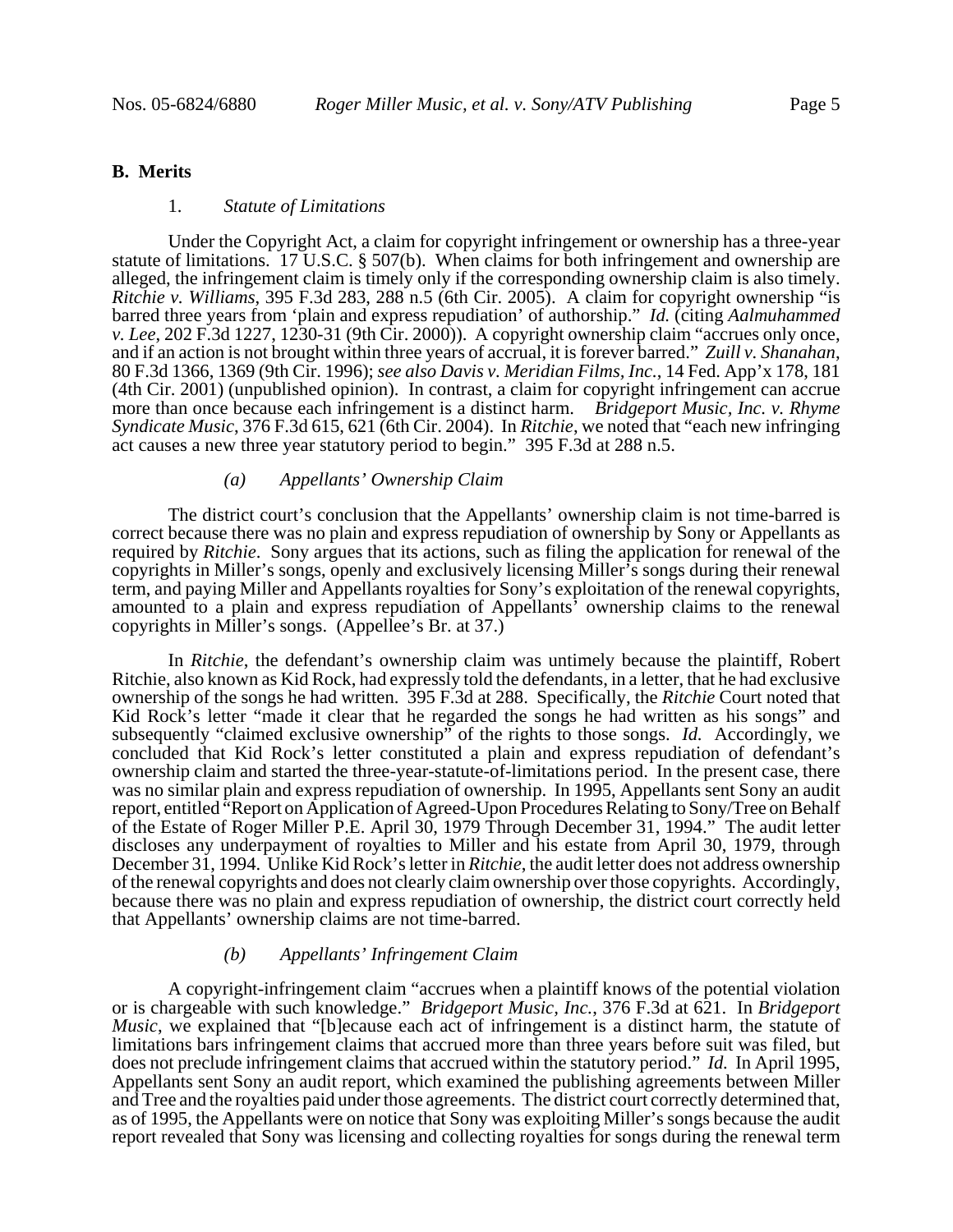of those songs. The Appellants did not take action against Sony until December 21, 2004, when they filed this suit. Accordingly, Appellants' copyright-infringement claims for Sony's exploitation before December 21, 2001, are barred under the three-year statute of limitations. Further, because each infringement has its own three-year limitations period, the district court correctly determined that infringement claims against Sony for Sony's use of Miller's songs from December 21, 2001, to December 21, 2004 were timely.

## 2. *Ownership of the Renewal Copyrights in Miller's Songs*

## *(a) Miller's 1958-1963 songs*

The renewal term of a copyrighted work is distinct from the original copyright term and can therefore be transferred independently of the original copyright. *P.C. Films Corp. v. MGM/UA Home Video, Inc.*, 138 F.3d 453, 456-57 (2d Cir. 1998) (stating that the renewal period "is not merely an extension of the original copyright term but a 'new estate . . . clear of all rights, interests or licenses granted under the original copyright'") (quoting *G. Ricordi & Co. v. Paramount Pictures, Inc.*, 189 F.2d 469, 471 (2d Cir. 1951)). There is a strong presumption against the conveyance of renewal-copyright interests simultaneous with the conveyance of the original-copyright interest. *Corcovado Music Corp. v. Hollis Music*, 981 F.2d 679, 684 (2d Cir. 1993) (explaining that the "presumption against conveyance of renewal rights serves the congressional purpose of protecting authors' entitlement to receive new rights in the 28th year of the original term"). Therefore, a valid transfer or assignment of a renewal-copyright interest must expressly grant rights in the renewal copyright. *Id.*; *see also* 3-9 Melville B. Nimmer & David Nimmer, *Nimmer on Copyright* § 9.06[a][1] (2006) (noting that courts are reluctant to "infer a transfer of the renewal expectancy absent express language"). An assignment by an author that merely references his "copyright" in general terms, without mentioning the renewal rights, does not include a conveyance of the author's renewal interests. *Fred Fisher Music Co. v. M. Witmark & Sons*, 318 U.S. 643, 653 (1943).

Nevertheless, "[s]o long as the parties' intent is clear, a transfer of copyright need not include any particular language." *Gilleland v. Schanhals*, 55 Fed. App'x 257, 260 (6th Cir. 2003) (unpublished opinion) (citing *Radio Television Espanola S.A. v. New World Entm't, Ltd.*, 183 F.3d 922, 927 (9th Cir. 1999) ("No magic words must be included in a document to satisfy § 204(a)" of the Copyright Act.)). General words of assignment, such as "forever," "perpetual," and "hereafter," can be sufficient to transfer renewal rights if a court concludes that a transfer comports with the parties' intent. *P.C. Films Corp.*, 138 F.3d at 457; *Siegel v. Nat'l Periodical Publ'n, Inc.*, 508 F.2d 909, 913 (2d Cir. 1974) (noting that "general words of assignment can include renewal rights if the parties had so intended").

An author of a copyrighted work can assign the right to the renewal copyright before the renewal period commences: "An assignment by an author of his renewal rights made before the original copyright expires is valid against the world, if the author is alive at the commencement of the renewal period." *Miller Music Corp. v. Charles N. Daniels, Inc.*, 362 U.S. 373, 375 (1960). An author, therefore, has the freedom to assign both his original and renewal-copyright interests at the same time, even if the renewal-copyright interest has not yet vested. *Broad. Music, Inc.*, 396 F.3d at 768-69. If the author assigns his renewal copyrights and the renewal copyright term begins during the author's lifetime, the author is bound by the assignment. *Id.* at 768. If, however, the author dies before vesting of the renewal copyright, the party to whom the renewal-copyright interest was conveyed loses the entitlement to that interest. *Id.*; *Miller Music Corp.*, 362 U.S. at 378 (explaining that "assignees of renewal rights take the risk that the rights acquired may never vest in their assignors").

When interpreting the various publishing agreements between Miller and Sony, the district court properly relied on Tennessee law. *See Yount v. Acuff Rose-Opryland*, 103 F.3d 830, 835 (9th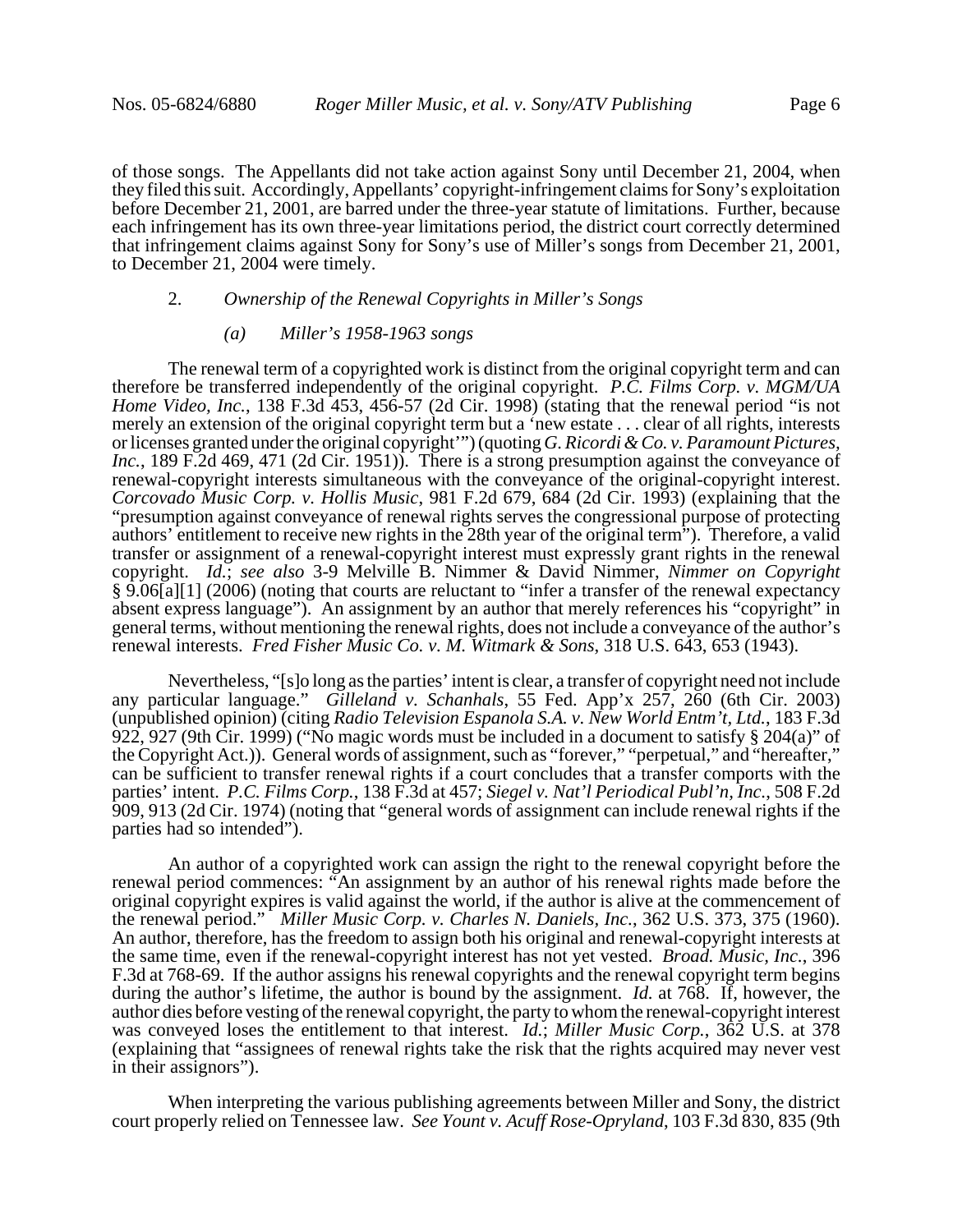Cir. 1996) (explaining that state contract law "determines the rights and obligations arising under a publishing contract that assigns a copyright"). Under Tennessee law, a court's task when interpreting a contract is "to ascertain the intention of the parties based upon the usual, natural, and ordinary meaning of the contractual language." *Teter v. Republic Parking Sys.*, 181 S.W.3d 330, 342 (Tenn. 2005) (quoting *Guiliano v. Cleo, Inc.*, 995 S.W.2d 88, 95 (Tenn. 1999)). The Tennessee Supreme Court explained in *Teter* that if a contract's language is unambiguous, the literal meaning of the language controls. *Id.* Additionally, under Tennessee law, a writing may be incorporated by reference into a written contract. If a writing is incorporated by reference, both writings must be construed together. *Oman Constr. Co. v. Tennessee C.R. Co.*, 370 S.W.2d 563, 570 (Tenn. 1963); *Real Estate Mgmt. v. Giles*, 293 S.W.2d 596, 599 (Tenn. Ct. App. 1956) ("[W]here several instruments are made as part of one transaction, they will be read together and each will be construed with reference to the other."). Lastly, under Tennessee law, "the interpretation placed upon a contract by the parties thereto, as shown by their acts, will be adopted by the court and . . . to this end not only the acts but the declarations of the parties may be considered." *Hamblen County v. Morristown*, 656 S.W.2d 331, 335 (Tenn. 1983).

The district court correctly determined that the renewal copyrights in the 1958-1963 songs belonged to Sony. Appellants, however, assert that the renewal copyrights were never assigned to Sony. Appellants argue that the renewal copyrights are a separate property right and therefore could have been transferred only if the parties had executed the Exhibit A agreements—the only agreement specifically transferring the renewal copyrights. Because the publishing agreements made no reference to the renewal copyrights and the Exhibit A agreements were never executed, Appellants contend that Sony could not have received the renewal copyrights for Miller's 1958-1963 songs. (Appellants' Br. 17-18.) Appellants are incorrect.

First, the language in the Exhibit A agreement is sufficient to convey the renewal-copyright interests because the language evinces a clear intent by Miller to transfer to Tree, and later to Sony, the renewal copyrights in the 1958-1963 songs. The Exhibit A agreement specifically states that Miller authorizes Sony to *renew* the copyrights in his songs: "The Composers hereby authorize and empower the Publisher to renew, pursuant to law, . . . the copyright of the said musical composition . . . and deliver . . . a formal assignment of each renewal copyright to [Tree]. . . ." The express use of the term "renew" here evinces the intent to convey the renewal interest; this is particularly true because even more generic terms, such as "forever" and "hereafter," have sufficed to convey an interest in the renewal copyrights. *See, e.g.*, *P.C. Films Corp.*, 138 F.3d at 457 (noting that use of the word "perpetual" conveys renewal rights); *Corcovado*, 981 F.2d at 685 (explaining that use of the word "forever" or "hereafter" is sufficient to convey renewal rights); *see also Hayes v. Carlin Am., Inc.*, 168 F. Supp. 2d 154, 157 (S.D.N.Y. 2001) ("Use of the particular word 'renewal' is not necessary to transfer renewal rights.").

Second, the 1969 agreement successfully incorporated into the parties' prior publishing agreements the language assigning to Tree the renewal copyrights in Miller's songs. The Appellants, however, contend that the language in the Exhibit A agreement, granting Sony the right to the renewal copyrights, was not incorporated into the publishing agreements because the 1969 agreement incorporated the provision in the Exhibit A agreement relating only to royalties and not the provision relating to renewal copyrights. (Appellants' Br. 17-18.) The Appellants' argument hinges on language in the 1969 agreement stating that "the signing of separate [Exhibit A] agreements is hereby waived, and the terms and conditions as to royalties and the payment thereof shall be deemed part of the main agreement and shall be made a part thereof"—language specifically referencing royalty payments but not renewal copyrights. (JA 446.) The district court dismissed this argument, concluding instead that the parties' conduct indicated an intent to incorporate the entire Exhibit A agreement, including the language assigning Miller's renewal-copyright interests, into the publishing agreements. The district court is correct.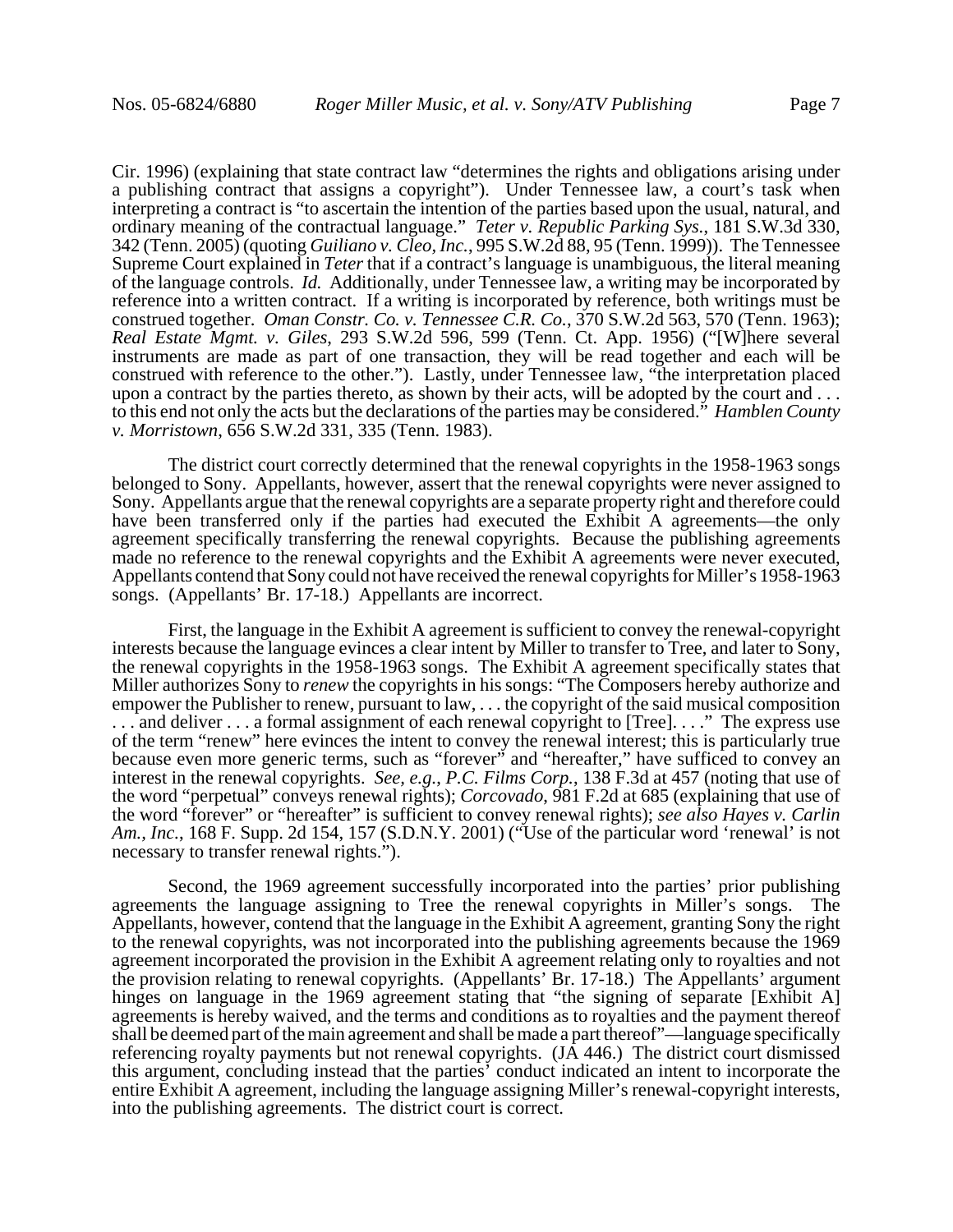The district court properly relied on the parties' course of dealings to ascertain their intent regarding ownership of the renewal copyrights. *See, e.g., Reed Bros. Stone Co., v. Pittman Constr. Co.*, 101 S.W.2d 478, 557 (Tenn. Ct. App. 1936) (explaining that a court can look to the course of dealing between the parties when interpreting a contract); *First Tennessee Bank, N.A. v. Nunn & Assoc., Inc.*, No. 03A01-9103-CH-96, 1991 Tenn. App. LEXIS 541, at \*11-12 (Tenn. Ct. App. July 8, 1991) (unpublished opinion) ("Guidance in explaining or interpreting an ambiguous word in a contract . . . is found in the course of dealings between the parties . . . ."). Two particular experiences between the parties indicate Miller's intent to transfer his renewal-copyright interests.

First, the publishing agreements expressly state that the parties intend to be bound by the Exhibit A agreement: the publishing agreements (for 1958, 1960, and 1962) declare that "both [Miller] and [Tree] are to be bound by the terms, covenants, and conditions of [the Exhibit A agreement] as if herein fully set forth." The parties indicated an intent to be bound by the terms of the unexecuted Exhibit A agreement because the 1969 agreement does not alter language in the original publishing agreements binding the parties to all the terms of the Exhibit A agreement. Therefore, although the 1969 agreement specifically mentions only the royalty provisions of the Exhibit A agreement, nothing in the parties' course of dealing shows that the parties did not intend to be bound by all the provisions of the Exhibit A agreement.

Second, Sony paid Miller, and his estate, royalties during the original copyright term and during the renewal term, once the original copyright term lapsed, without any objection from the Appellants. Sony correctly points out that "the parties' thirty-year business relationship, during which Sony/ATV renewed and openly exploited the renewal copyrights, paying Miller and Appellants their royalties," indicates Miller's intent to assign the renewal copyrights to Sony. (Appellee's Br. 15, 20.) Accordingly, based on the plain language of the publishing agreements between Miller and Tree and the parties' course of dealing, we conclude that Sony is the owner of the renewal copyrights in Miller's 1958-1963 songs.

## *(b) Miller's 1964 Songs*

The district court concluded that the renewal copyrights for the 1964 songs vested in Mary Miller and Roger Miller's children upon his death. *Roger Miller Music, Inc.*, 2005 U.S. Dist. LEXIS 24813, at \*44-45. The court based its conclusion, in part, on the parties' statements that ownership of the renewal copyrights in the 1964 songs vested in Miller's wife and children because Miller died prior to the start of the renewal term for those songs. In its motion for judgment on the pleadings, Sony conceded that under 17 U.S.C. § 304, because Miller died prior to the first day of the renewal term for the 1964 songs, the renewal copyright vested in the author's widow and children, and not in Sony. (Def.'s Mem. in Supp. of its Mot. for J. on the Pleadings 18-19.) The renewal term for the 1964 songs began on January 1, 1993, and Miller died on October 25, 1992.

Following the court's decision, Sony filed a motion to alter or amend the court's judgment, under Rule 59(e), arguing that it had incorrectly interpreted 17 U.S.C. § 304(a)(2)(B)(i) and consequently Sony, and not the Appellants, owns the renewal copyrights in the 1964 songs. (Appellee's Br. 32-36.) The district court denied the motion, concluding that Sony's statements, admitting that Mary Miller was the owner of the renewal copyrights in the 1964 songs, were judicial admissions.

We review a district court's determination as to whether a particular statement constitutes a judicial admission under the abuse-of-discretion standard. *MacDonald v. GMC*, 110 F.3d 337, 340 (6th Cir. 1997). A judicial admission is generally treated as binding. *New Amsterdam Cas. Co. v. Waller*, 323 F.2d 20, 24 (6th Cir. 1963). Judicial admissions dispense with the need to offer proof on facts "about which there is no real dispute." *Id.* Thus, these admissions "go to matters of fact which, otherwise, would require evidentiary proof." *Id.* In *MacDonald*, we reiterated that we are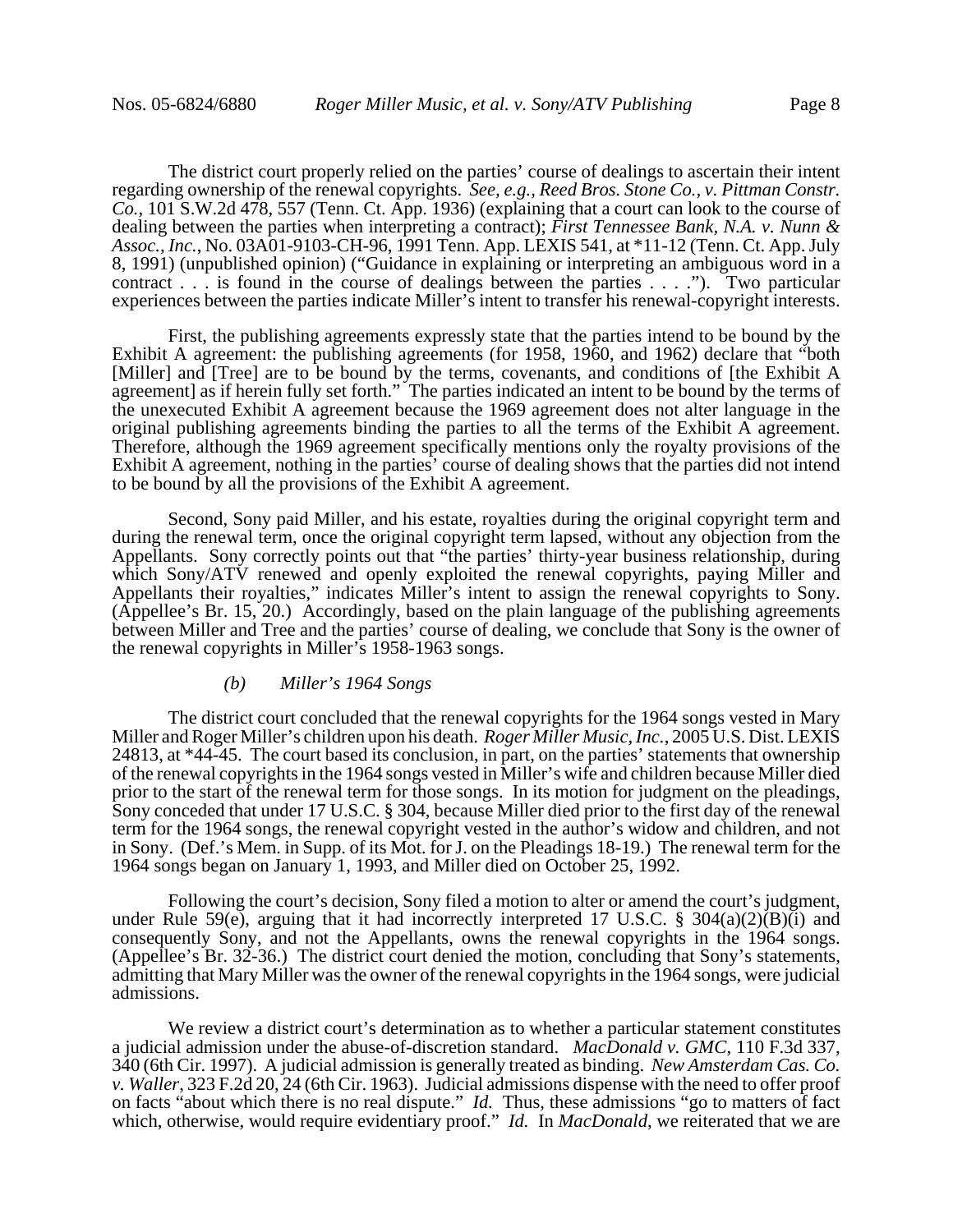"reluctant to treat [statements dealing with opinions and legal conclusions] as binding judicial admissions." 110 F.3d at 341. Further, we explained that "[j]udicial admissions . . . typically concern only matters of fact." *Id.* In *MacDonald*, General Motor's counsel made statements regarding the defendant's negligence and whether the defendant had caused the car accident that was the subject of the litigation. The district court concluded that the comments by General Motor's counsel were not judicial admissions, and we affirmed the court's determination because the "statements dealt with opinions and legal conclusions." *Id.* at 341.

In the present case, Sony's statements dealt with legal conclusions, and not matters of fact, and therefore the district court erred in concluding that the statements were judicial admissions. Sony conceded that it was not the owner of the renewal copyrights in the 1964 songs based on its interpretation of § 304 and its reading of the Supreme Court's decision in *Miller Music*. These statements by Sony are not statements regarding matters of fact; they are statements regarding Sony's interpretation of the law given the facts of the case. The *MacDonald* court specifically stated that judicial admissions "concern only matters of fact." *Id.* Accordingly, because Sony's statements do not concern matters of fact, we reverse the district court's holding that Sony's statements are judicial admissions.

Further, under Rule 59(e), parties cannot use a motion for reconsideration to raise new legal arguments that could have been raised before a judgment was issued. *Sault Ste. Marie Tribe of Chippewa Indians v. Engler*, 146 F.3d 367, 374 (6th Cir. 1998) (stating that "[a] motion under Rule 59(e) is not an opportunity to re-argue a case"); *FDIC v. World Univ., Inc.*, 978 F.2d 10, 16 (1st Cir. 1992) (explaining that a Rule 59(e) motion "may not be used to argue a new legal theory"). Rather, a motion under Rule 59(e) "must either clearly establish a manifest error of law or must present newly discovered evidence." *World Univ., Inc.*, 978 F.2d at 16; *FDIC v. Meyer*, 781 F.2d 1260, 1268 (7th Cir. 1986); *see also Walker v. Michigan Dep't of Corr.*, 128 Fed. App'x 441, 447 (6th Cir. 2005) (unpublished opinion). The district court, however, did not consider Sony's new legal argument (that it was the owner of the renewal copyrights in the 1964 songs) because the court concluded that Sony's earlier statements were judicial admissions. In light of the court's error on this point, we remand the case to the district court so it can determine whether it should hear Sony's new argument regarding its ownership of the renewal copyrights in the 1964 songs.

Further, because we are remanding the case for a determination as to whether Sony can raise its argument that it is the owner of the renewal copyrights in the 1964 songs, we need not decide whether the district court correctly determined that Sony has an implied, non-exclusive license in Miller's 1964 songs. A determination as to whether Sony has an implied license in the 1964 songs is relevant only if the district court concludes that Sony is not the owner of the renewal copyrights in those songs, because a license is a defense to a claim of copyright infringement. *Johnson v. Jones*, 149 F.3d 494, 500 (6th Cir. 1998) (explaining that the existence of an implied license in a copyrighted work is an affirmative defense to a claim of copyright infringement); *see also John G. Danielson, Inc. v. Winchester-Conant Prop., Inc.*, 322 F.3d 26, 40 (1st Cir. 2003) ("Uses of the copyrighted work that stay within the scope of a nonexclusive license are immunized from infringement suits."). In short, if the district court concludes that Sony is the owner of the renewal copyrights in the 1964 songs, it is immaterial whether Sony also has an implied, non-exclusive license in those songs.

#### **III. CONCLUSION**

For all the reasons set forth above, we **AFFIRM** the district court's ruling that (1) Appellants' ownership claims were timely; (2) Plaintiff's infringement claims for Sony's use of Miller's songs from December 21, 2001, to December 21, 2004 were timely; and (3) Sony owns the renewal copyrights in Miller's 1958-1963 songs. Further, we **REVERSE** the district court's ruling that Sony's statements conceding that Appellants are the owners of the renewal copyrights in the